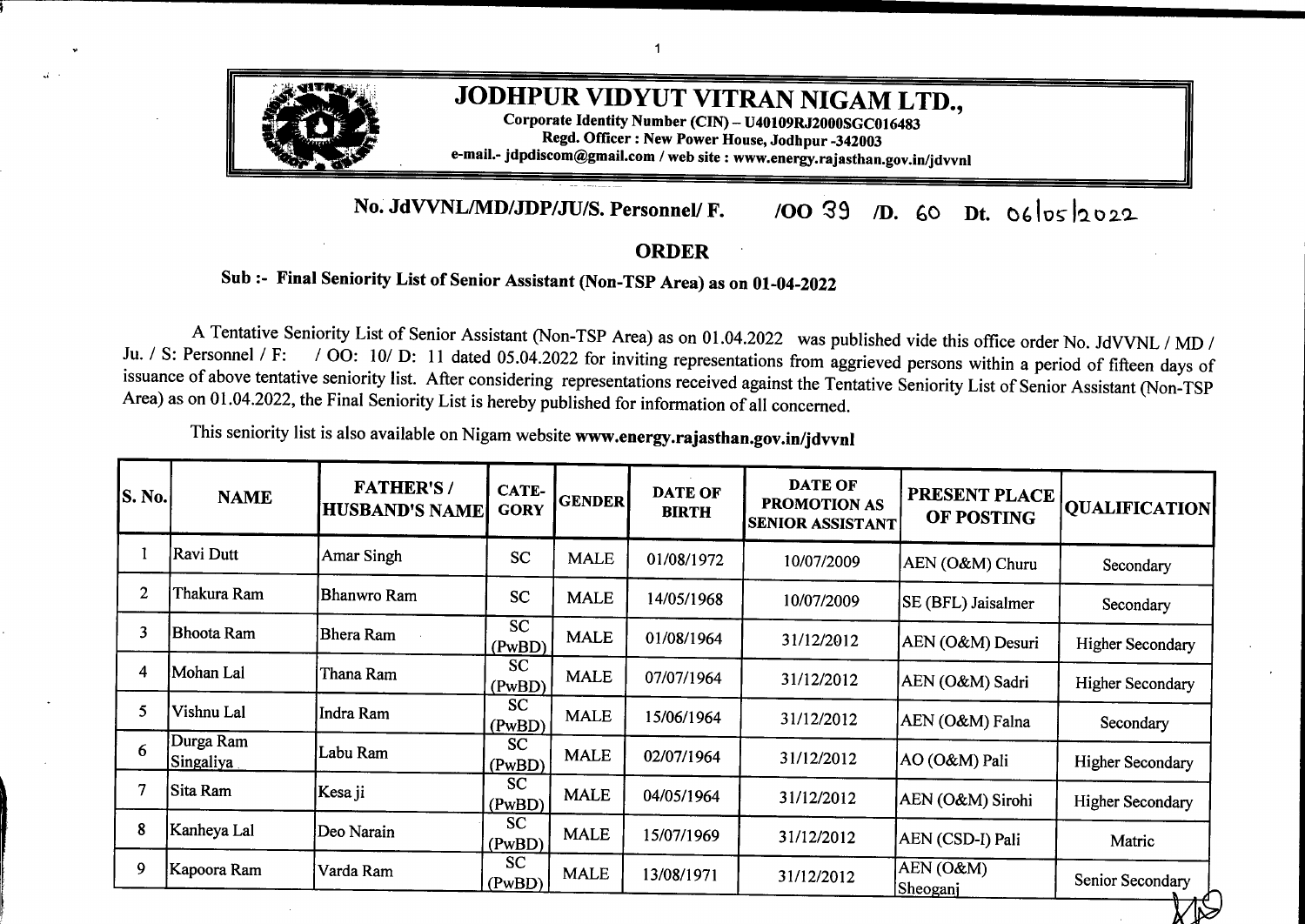| <b>S. No.</b> | <b>NAME</b>                | <b>FATHER'S/</b><br><b>HUSBAND'S NAME</b> | <b>CATE-</b><br><b>GORY</b> | <b>GENDER</b> | <b>DATE OF</b><br><b>BIRTH</b> | <b>DATE OF</b><br>PROMOTION AS<br>SENIOR ASSISTANT | PRESENT PLACE<br>OF POSTING                            | <b>QUALIFICATION</b>    |
|---------------|----------------------------|-------------------------------------------|-----------------------------|---------------|--------------------------------|----------------------------------------------------|--------------------------------------------------------|-------------------------|
| 10            | Bhera Ram Meghwal Vena Ram |                                           | <b>SC</b><br>(PwBD)         | <b>MALE</b>   | 20/08/1965                     | 31/12/2012                                         | AEN(O&M)<br>Sheoganj                                   | Senior Secondary        |
| 11            | Kesa Ram                   | Badaji                                    | <b>SC</b><br>(PwBD)         | <b>MALE</b>   | 20/09/1970                     | 31/12/2012                                         | AEN (O&M)<br>Pindwara                                  | <b>Higher Secondary</b> |
| 12            | Gajanand                   | Sri Ram Panwar                            | <b>SC</b>                   | <b>MALE</b>   | 08/02/1973                     | 31/12/2012                                         | AEN (O&M) Pallu                                        | <b>BA</b>               |
| 13            | Kewal Chand<br>Bamniya     | Mangi Lal                                 | <b>SC</b>                   | <b>MALE</b>   | 01/07/1969                     | 31/12/2012                                         | AEN (O&M) Bilara                                       | Secondary               |
| 14            | Prakash Chand              | <b>Bhana Ram</b>                          | <b>SC</b>                   | <b>MALE</b>   | 31/08/1974                     | 31/12/2012                                         | AEN (O&M) Pipar<br><b>City</b>                         | <b>BA</b>               |
| 15            | Vijendra Kumar             | Daya Nand                                 | <b>SC</b>                   | <b>MALE</b>   | 15/01/1972                     | 31/12/2012                                         | AEN (O&M) Sadulpur                                     | Senior Secondary        |
| 16            | Seema Parihar              | Rohitash                                  | <b>SC</b>                   | <b>FEMALE</b> | 10/07/1977                     | 31/12/2012                                         | AEN (O&M)<br>Hanumangarh Town                          | Senior Secondary        |
| 17            | Sambhu Ram                 | Patta Ram                                 | <b>SC</b>                   | <b>MALE</b>   | 01/12/1974                     | 31/12/2012                                         | <b>XEN</b> (Civil) Barmer                              | IInd Year               |
| 18            | Ganga Ram                  | Jetha Ram                                 | <b>SC</b><br>(PwBD)         | <b>MALE</b>   | 16/04/1968                     | 31/12/2012                                         | AEN (O&M)<br>Hanumangarh                               | BA                      |
| 19            | Rajendra Kumar             | Birja Ram                                 | SC<br>(PwBD)                | <b>MALE</b>   | 12/06/1976                     | 31/12/2012                                         | AEN (O&M)<br>Rawatsar                                  | Senior Secondary        |
| 20            | Nimba Ram                  | Moda Ram                                  | <b>SC</b><br>(PwBD)         | <b>MALE</b>   | 15/12/1975                     | 10/02/2014                                         | XEN (O&M) Barmer                                       | <b>Higher Secondary</b> |
| 21            | Mahesh Kumar               | Murlidhar                                 | <b>GEN</b>                  | <b>MALE</b>   | 18/08/1969                     | 22/10/2014                                         | $\overline{\text{AEN}(\text{O\&M})}$<br>Keshrisinghpur | <b>BA</b>               |
| 22            | Bhawani Singh<br>Ranawat   | Khangar Singh<br>Ranawat                  | <b>GEN</b>                  | <b>MALE</b>   | 03/07/1974                     | 22/10/2014                                         | AEN (O&M)<br>Sumerpur                                  | Senior Secondary        |
| 23            | Gauri Shankar              | Chhotu Lal                                | <b>SC</b>                   | <b>MALE</b>   | 10/07/1972                     | 22/10/2014                                         | AEN (O&M) Nohar                                        | Ist Year                |
| 24            | <b>Babu Ram</b>            | <b>Bhoma Ram</b>                          | <b>SC</b><br>(PwBD)         | <b>MALE</b>   | 03/12/1974                     | 22/10/2014                                         | AEN (O&M) Balotra                                      | BA                      |
| 25            | Hans Ram                   | Bhudha Ram                                | <b>SC</b><br>(PwBD)         | <b>MALE</b>   | 12/07/1979                     | 22/10/2014                                         | AEN (O&M)<br>Sadulsahar                                | Sr. Secondary           |
| 26            | Roopa Ram<br>Meghwal       | Kesha Ram                                 | $\overline{SC}$<br>(PwBD)   | <b>MALE</b>   | 01/07/1973                     | 22/10/2014                                         | AEN (O&M)<br>Pindwara                                  | <b>BA</b>               |
| 27            | Padam Singh                | Deen Dayal                                | <b>GEN</b><br>(PwBD)        | <b>MALE</b>   | 20/08/1969                     | 17/09/2015                                         | AEN (O&M)<br>Jaisalmer                                 | Secondary               |
| 28            | Pawan Kumar                | Raghunath Pd. Sharma                      | <b>GEN</b>                  | <b>MALE</b>   | 10/07/1975                     | 17/09/2015                                         | AEN (City - II) Churu                                  | Sr. Sec.                |
|               |                            |                                           |                             |               |                                |                                                    |                                                        |                         |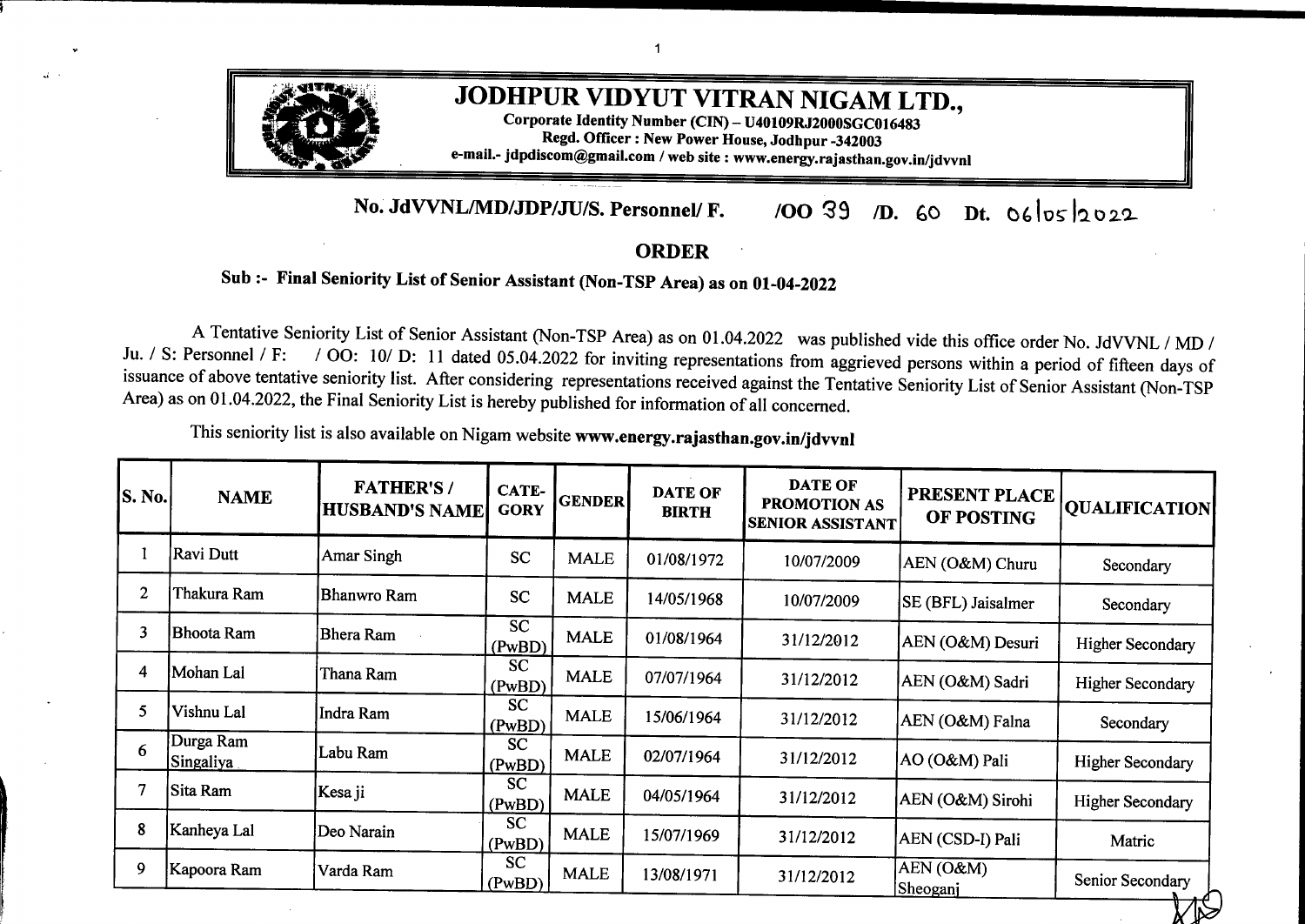| S. No. | <b>NAME</b>                      | <b>FATHER'S/</b><br><b>HUSBAND'S NAME</b> | CATE-<br><b>GORY</b> | <b>GENDER</b> | <b>DATE OF</b><br><b>BIRTH</b> | <b>DATE OF</b><br><b>PROMOTION AS</b><br><b>SENIOR ASSISTANT</b> | PRESENT PLACE<br>OF POSTING           | <b>QUALIFICATION</b> |
|--------|----------------------------------|-------------------------------------------|----------------------|---------------|--------------------------------|------------------------------------------------------------------|---------------------------------------|----------------------|
| 29     | Manoj Deora                      | Om Prakash Deora                          | <b>GEN</b>           | <b>MALE</b>   | 04/06/1976                     | 17/09/2015                                                       | SE(DC) Jodhpur                        | Secondary            |
| 30     | Mahveer Pd. Khatri               | Jai Narain                                | <b>GEN</b>           | <b>MALE</b>   | 09/05/1976                     | 17/09/2015                                                       | <b>ACOS Bikaner</b>                   | Sr. Sec.             |
| 31     | <b>Chander Mohan</b><br>Kachhawa | Ram gopal                                 | OBC                  | <b>MALE</b>   | 22/06/1976                     | 17/09/2015                                                       | <b>ACOS Bikaner</b>                   | Sr. Sec.             |
| 32     | Mohd.Mohsin                      | Abdul Wahid                               | <b>GEN</b>           | <b>MALE</b>   | 14/11/1973                     | 17/09/2015                                                       | AEN (O&M) Churu                       | Secondary            |
| 33     | Amar Singh                       | <b>Himmat Singh</b>                       | <b>GEN</b>           | <b>MALE</b>   | 05/08/1976                     | 17/09/2015                                                       | AEN (O&M)<br>Thendesar                | Secondary            |
| 34     | Shyam Singh                      | Dhanna Ram                                | <b>GEN</b>           | <b>MALE</b>   | 15/12/1975                     | 17/09/2015                                                       | AEN (O&M) Bali                        | Sr. Sec.             |
| 35     | Madan Singh                      | Ranjit Singh                              | <b>GEN</b>           | <b>MALE</b>   | 27/03/1972                     | 17/09/2015                                                       | SE (O&M) Sirohi                       | <b>BA</b>            |
| 36     | S. Mohamad                       | Amir Mohamad                              | <b>GEN</b>           | <b>MALE</b>   | 02/07/1974                     | 17/09/2015                                                       | AEN (O&M) Padru                       | Sr. Sec.             |
| 37     | Sarwan Kumar<br>Prajapat         | Sugna Ram                                 | OBC                  | <b>MALE</b>   | 20/09/1972                     | 17/09/2015                                                       | AEN (O&M-I)<br>Sridungargarh          | <b>BA</b>            |
| 38     | <b>Ratan Singh</b>               | Kan Singh                                 | <b>GEN</b>           | <b>MALE</b>   | 10/05/1975                     | 17/09/2015                                                       | AEN (CSD-II) Pali                     | Sr. Sec.             |
| 39     | Gyaneshwar Lal                   | Durga Lal                                 | <b>GEN</b>           | <b>MALE</b>   | 02/06/1962                     | 17/09/2015                                                       | AEN (CSD-C-II) Ju.                    | Sr. Sec.             |
| 40     | Ravindra Kr.Munjal               | Inder Pal                                 | <b>GEN</b><br>(PwBD) | <b>MALE</b>   | 06/07/1979                     | 17/09/2015                                                       | <b>AEN</b> (CSD-III)<br>Sriganganagar | Matric               |
| 41     | Chanan Mal                       | Punam Chand                               | <b>OBC</b><br>(PwBD) | <b>MALE</b>   | 30/07/1963                     | 17/09/2015                                                       | AEN (O&M)<br>Gogamedi                 | Secondary            |
| 42     | Satya Narain Sharma Hari Ram     |                                           | <b>GEN</b><br>(PwBD) | <b>MALE</b>   | 01/01/1968                     | 17/09/2015                                                       | AEN (O&M)<br>Hanumangarh Town         | Secondary            |
| 43     | Ramu Ram Verma                   | Surja Ram                                 | OBC                  | <b>MALE</b>   | 25/04/1970                     | 17/09/2015                                                       | AEN (O&M) Lalgarh<br>Jattan           | Sr. Sec.             |
| 44     | Jasmer Singh                     | Dilawar Singh                             | OBC<br>(PwBD)        | <b>MALE</b>   | 04/03/1970                     | 17/09/2015                                                       | <b>AEN</b> (Rural)<br>Sriganganagar   | Matric               |
| 45     | Jasvinder Singh                  | Sheetal Singh                             | <b>GEN</b><br>(PwBD) | <b>MALE</b>   | 05/07/1972                     | 17/09/2015                                                       | AEN (O&M) Jaitsar                     | Matric               |
| 46     | Ram Chander                      | <b>Govind Ram</b>                         | <b>GEN</b><br>(PwBD) | <b>MALE</b>   | 01/10/1964                     | 17/09/2015                                                       | <b>AEN</b> (CSD-III)<br>Sriganganagar | M.COM                |
| 47     | Rakesh Kumar                     | Govind Lal                                | <b>GEN</b><br>(PwBD) | <b>MALE</b>   | 15/08/1968                     | 17/09/2015                                                       | $AEN (O\&M)$<br>Keshrisinghpur        | <b>BA</b>            |
|        |                                  |                                           |                      |               |                                |                                                                  |                                       |                      |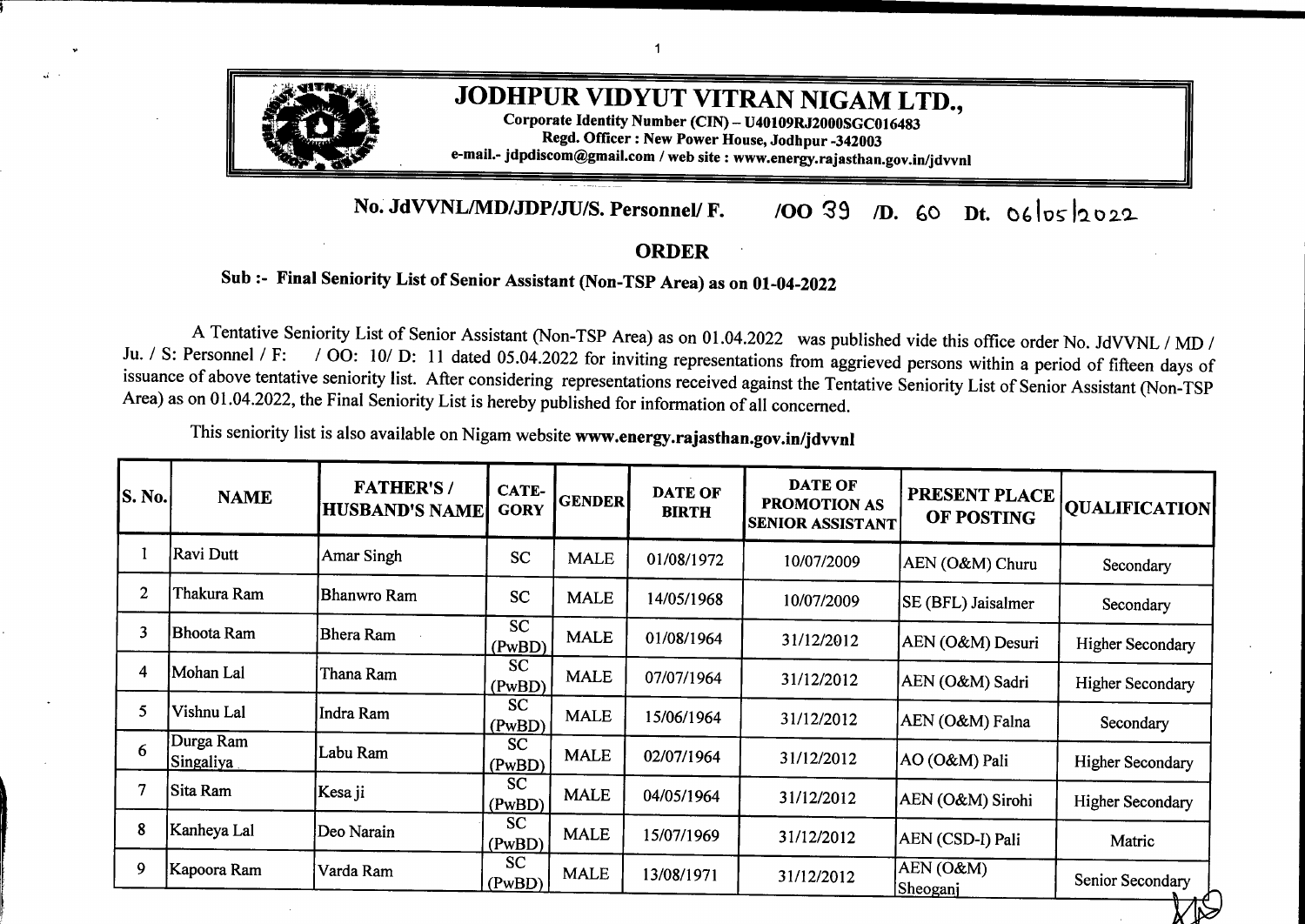| S. No. | <b>NAME</b>                  | <b>FATHER'S/</b><br><b>HUSBAND'S NAME</b> | <b>CATE-</b><br><b>GORY</b> | <b>GENDER</b> | <b>DATE OF</b><br><b>BIRTH</b> | <b>DATE OF</b><br>PROMOTION AS<br><b>SENIOR ASSISTANT</b> | <b>PRESENT PLACE</b><br>OF POSTING | <b>QUALIFICATION</b> |
|--------|------------------------------|-------------------------------------------|-----------------------------|---------------|--------------------------------|-----------------------------------------------------------|------------------------------------|----------------------|
| 48     | Gautam Chand                 | Gheesu lal                                | <b>SC</b>                   | <b>MALE</b>   | 10/07/1977                     | 17/09/2015                                                | XEN (O&M) Sojat<br>City            | <b>B.SC</b>          |
| 49     | <b>Ram Dev</b>               | Nanu Ram                                  | <b>SC</b>                   | <b>MALE</b>   | 02/11/1974                     | 17/09/2015                                                | AEN (O&M)<br>Raisinghnagar         | M.Com                |
| 50     | Dinesh Kumar                 | Kapura Ram                                | <b>SC</b>                   | <b>MALE</b>   | 25/02/1978                     | 17/09/2015                                                | AEN (O&M)<br>Kalandari             | <b>BA</b>            |
| 51     | Banwari Lal                  | Kana Ram                                  | <b>SC</b>                   | <b>MALE</b>   | 20/12/1980                     | 17/09/2015                                                | AEN (O&M)<br>Raisinghnagar         | <b>BA</b>            |
| 52     | Jagpal Singh                 | Charanjeet Singh                          | <b>GEN</b>                  | <b>MALE</b>   | 02/06/1975                     | 05/10/2016                                                | XEN (CD)<br>Sriganganagar          | Matric               |
| 53     | Mahesh Chawala               | Ram Prakash                               | <b>GEN</b>                  | <b>MALE</b>   | 05/06/1966                     | 05/10/2016                                                | AEN (O&M)<br>Padampur              | Sr. Sec.             |
| 54     | Aabid Hussain                | Zafar Hussain                             | <b>GEN</b>                  | <b>MALE</b>   | 11/09/1969                     | 05/10/2016                                                | <b>AEN</b> (Training)<br>Jodhpur   | <b>B.COM</b>         |
| 55     | Rajendra Singh               | Mangal Singh                              | <b>GEN</b>                  | <b>MALE</b>   | 12/08/1975                     | 05/10/2016                                                | AEN (O&M) Sirohi                   | Secondary            |
| 56     | <b>Mahesh Mathur</b>         | Hulash Mathur                             | <b>GEN</b>                  | <b>MALE</b>   | 10/04/1969                     | 05/10/2016                                                | AEN (CSD-D-I)<br>Jodhpur           | Secondary            |
| 57     | Gajdan                       | Viradh Dan                                | <b>GEN</b>                  | <b>MALE</b>   | 05/01/1976                     | 05/10/2016                                                | AEN (O&M) Ramsar                   | Sr. Sec.             |
| 58     | Ashok Kumar Soni             | Mohan Lal                                 | <b>GEN</b>                  | <b>MALE</b>   | 04/10/1973                     | 05/10/2016                                                | ZCE (BZ) Bikaner                   | Secondary            |
| 59     | Ikbal Singh                  | Manjeet Singh                             | <b>GEN</b>                  | <b>MALE</b>   | 18/03/1972                     | 05/10/2016                                                | ACOS, Hanumangarh<br>Jn.           | <b>B.SC</b>          |
| 60     | Kanti Prasad Bohra           | Shanti Prasad                             | <b>GEN</b>                  | <b>MALE</b>   | 05/05/1971                     | 05/10/2016                                                | AEN (CSD-D-I)<br>Jodhpur           | <b>BA</b>            |
| 61     | Govind Singh                 | Gordhan Singh                             | <b>GEN</b><br>(PwBD)        | <b>MALE</b>   | 20/08/1969                     | 05/10/2016                                                | <b>AEN</b> (Rural) Pali            | Sr. Sec.             |
| 62     | Bheru Lal Kalal              | Shes Mal                                  | <b>GEN</b><br>(PwBD)        | <b>MALE</b>   | 13/07/1972                     | 05/10/2016                                                | AEN (Vig) Pali                     | Sr. Sec.             |
| 63     | Deepa Ram                    | Jasha Ram                                 | <b>GEN</b><br>(PwBD)        | <b>MALE</b>   | 15/09/1968                     | 05/10/2016                                                | AEN (O&M) Kharchi                  | Sr. Sec.             |
| 64     | Mahendra Singh               | <b>Mohan Singh</b>                        | <b>GEN</b>                  | <b>MALE</b>   | 19/06/1972                     | 05/10/2016                                                | ZCE (J/Z) Jodhpur                  | Graduate             |
| 65     | Kirat Singh                  | Roop Singh                                | <b>GEN</b>                  | <b>MALE</b>   | 17/08/1971                     | 05/10/2016                                                | AEN (O&M)<br>Raniwara              | Sr. Secondary        |
| 66     | Santosh Kumar Vyas Ghanshyam |                                           | <b>GEN</b>                  | <b>MALE</b>   | 15/03/1977                     | 05/10/2016                                                | AEN (Vig.) Bikaner                 | Sr. Sec.             |

 $\mathcal{L}^{\text{max}}_{\text{max}}$ 

 $\mathbb{P}^1(\mathbb{R}^d)$  and  $\mathbb{R}^d$  . The set of  $\mathbb{R}^d$  $\mathbf{d}^{\left(1\right)}$  and  $\mathbf{d}^{\left(2\right)}$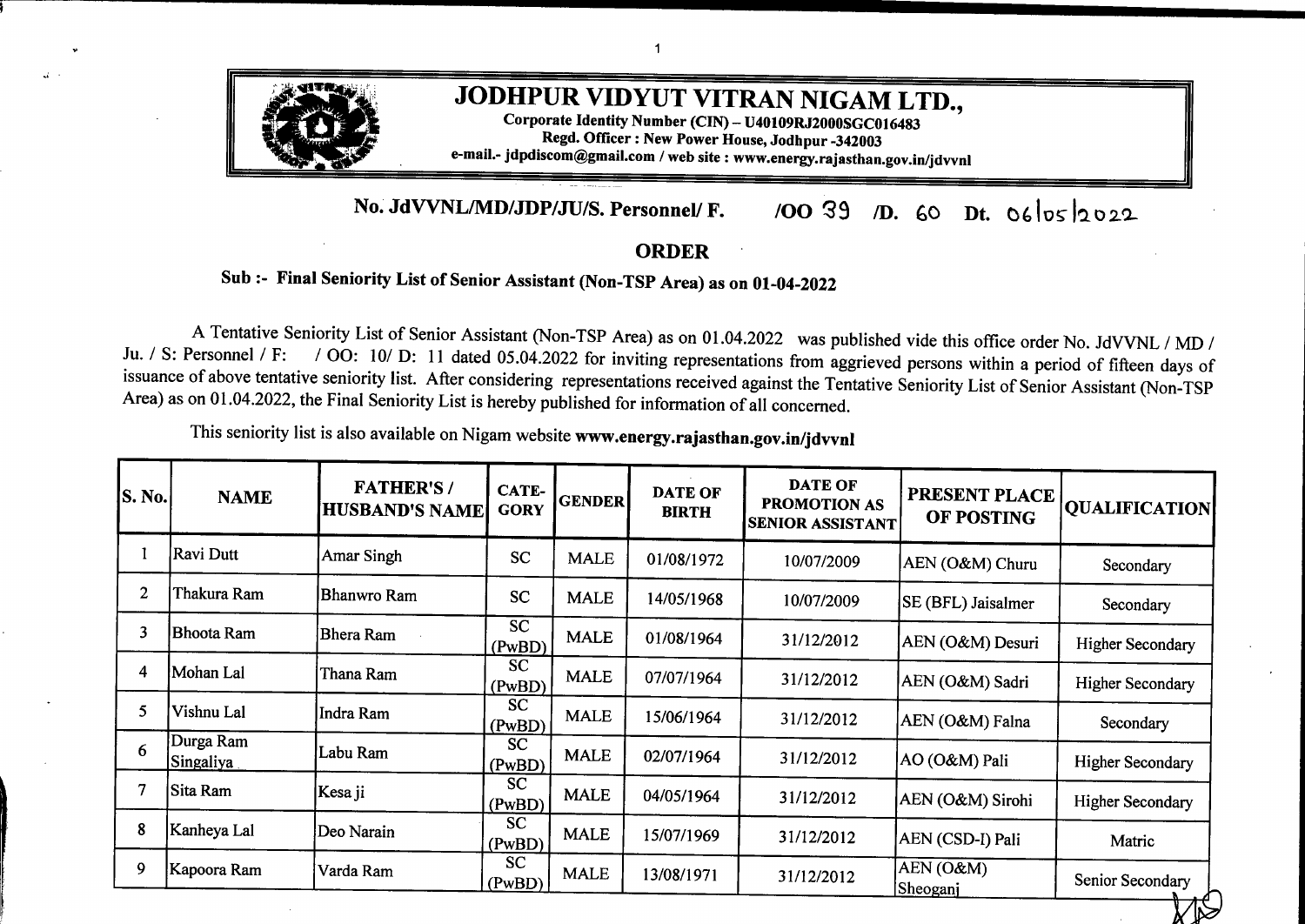| S. No. | <b>NAME</b>            | <b>FATHER'S/</b><br><b>HUSBAND'S NAME</b> | CATE-<br><b>GORY</b> | <b>GENDER</b> | <b>DATE OF</b><br><b>BIRTH</b> | <b>DATE OF</b><br><b>PROMOTION AS</b><br><b>SENIOR ASSISTANT</b> | PRESENT PLACE<br>OF POSTING           | <b>OUALIFICATION</b> |
|--------|------------------------|-------------------------------------------|----------------------|---------------|--------------------------------|------------------------------------------------------------------|---------------------------------------|----------------------|
| 67     | Kamal Kumar<br>Kothari | Krishan Kumar                             | <b>GEN</b>           | <b>MALE</b>   | 04/07/1975                     | 05/10/2016                                                       | SE (DC) Bikaner                       | <b>B.COM</b>         |
| 68     | Raj Kumar Purohit      | Brij Kumar                                | <b>GEN</b>           | <b>MALE</b>   | 29/07/1968                     | 05/10/2016                                                       | AEN (M&P-II)<br>Jodhpur               | Sr. Sec.             |
| 69     | Niranjan Sharma        | Prem Chand                                | <b>GEN</b><br>(PwBD) | <b>MALE</b>   | 10/04/1968                     | 05/10/2016                                                       | XEN (O&M)<br>Sujangarh                | MBA (Finance)        |
| 70     | <b>Anand Gopal</b>     | Natwar lal                                | <b>GEN</b>           | <b>MALE</b>   | 16/06/1979                     | 05/10/2016                                                       | XEN (Civil) Bikaner                   | Secondary            |
| 71     | Raj Kumar Swami        | Bhiya Ram                                 | <b>OBC</b>           | <b>MALE</b>   | 05/10/1970                     | 05/10/2016                                                       | <b>AEN</b> (Rural)<br>Hanumangarh Jn. | Sr. Sec.             |
| 72     | Basant Kumar           | Nathu Ram                                 | <b>GEN</b>           | <b>MALE</b>   | 28/01/1976                     | 05/10/2016                                                       | AEN (O&M)<br>Khajuwala                | Secondary            |
| 73     | <b>Umaid Singh</b>     | <b>Ram Singh</b>                          | <b>GEN</b>           | <b>MALE</b>   | 20/02/1977                     | 05/10/2016                                                       | AEN (O&M)<br>Sardarsahar              | Secondary            |
| 74     | Harish Kumar           | Ajyab Ram                                 | <b>GEN</b>           | <b>MALE</b>   | 11/09/1969                     | 05/10/2016                                                       | AEN (C-III)<br>Sriganganagar          | Matric               |
| 75     | Kishan Lal             | Amba Lal                                  | <b>OBC</b>           | <b>MALE</b>   | 15/02/1970                     | 05/10/2016                                                       | AEN (O&M) Osian                       | <b>B.COM</b>         |
| 76     | Chatarpal Singh        | Ratan Singh                               | <b>GEN</b>           | <b>MALE</b>   | 04/11/1975                     | 05/10/2016                                                       | AEN (M&P-I) Jodhpur                   | <b>MBA</b>           |
| 77     | Yogendra Kalla         | K.K. Kalla                                | <b>GEN</b>           | <b>MALE</b>   | 19/11/1976                     | 05/10/2016                                                       | SE (MM&C) Jodhpur                     | Secondary            |
| 78     | Vijay Pal Singh        | <b>Ishwar Singh Vadav</b>                 | <b>GEN</b>           | <b>MALE</b>   | 27/05/1965                     | 05/10/2016                                                       | IAP (Exp) Bikaner                     | <b>B.COM</b>         |
| 79     | Mohmed Shahid          | Nisar Ahmed                               | OBC                  | <b>MALE</b>   | 04/08/1972                     | 05/10/2016                                                       | SE (DC) Jodhpur                       | Secondary            |
| 80     | Sanjay Kumar           | Sambhu Dayal Devasi                       | <b>SBC</b>           | <b>MALE</b>   | 17/03/1976                     | 05/10/2016                                                       | SE (CIVIL) Jodhpur                    | <b>BA</b>            |
| 81     | Narayan Ram            | Ramlal                                    | <b>OBC</b>           | <b>MALE</b>   | 08/07/1969                     | 05/10/2016                                                       | AEN (O&M) Borunda                     | <b>BA</b>            |
| 82     | Vijay Singh            | <b>Sultan Singh</b>                       | <b>GEN</b>           | <b>MALE</b>   | 31/05/1975                     | 05/10/2016                                                       | XEN (O&M)<br>Ratangarh                | Post Graduate        |
| 83     | Noor Hasan             | Bhanwaroo Khan                            | <b>GEN</b>           | <b>MALE</b>   | 22/05/1977                     | 05/10/2016                                                       | AEN (O&M) Churu                       | Graduate             |
| 84     | Padam Singh            | Daulat Singh                              | <b>GEN</b>           | <b>MALE</b>   | 13/05/1973                     | 05/10/2016                                                       | AEN (CSD-D-I)<br>Jodhpur              | <b>BA</b>            |
| 85     | Bihari Singh           | Shanker Dan                               | <b>OBC</b>           | <b>MALE</b>   | 22/03/1972                     | 05/10/2016                                                       | XEN (O&M) Bilara                      | MA                   |
|        |                        |                                           |                      |               |                                |                                                                  |                                       |                      |

 $\mathcal{L}^{\mathcal{L}}$ 

 $\mathcal{A}^{\mathcal{A}}$ 

 $\sim$   $\sim$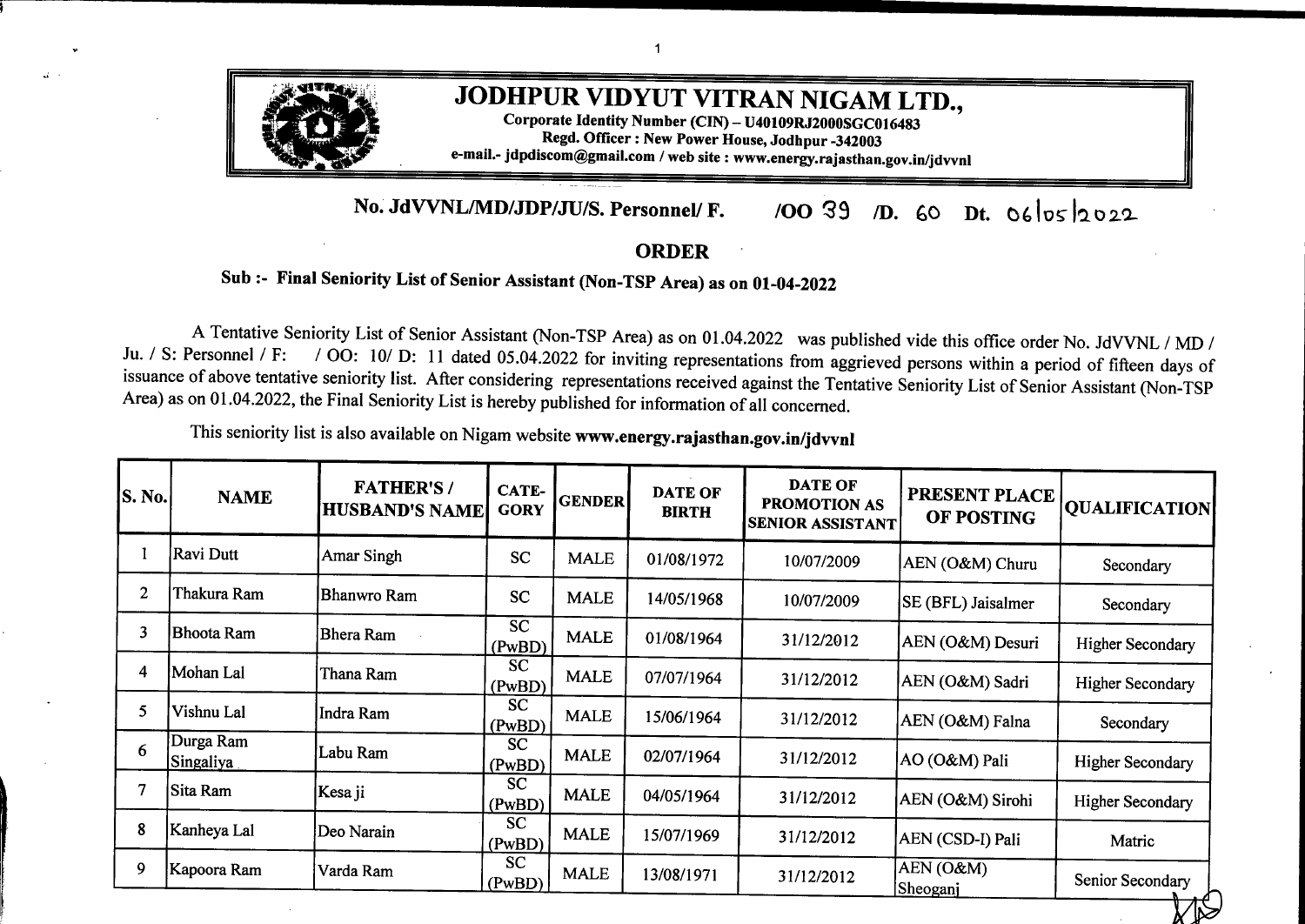| S. No. | <b>NAME</b>                           | <b>FATHER'S/</b><br><b>HUSBAND'S NAME</b> | <b>CATE-</b><br><b>GORY</b> | <b>GENDER</b> | <b>DATE OF</b><br><b>BIRTH</b> | <b>DATE OF</b><br>PROMOTION AS<br><b>SENIOR ASSISTANT</b> | PRESENT PLACE<br>OF POSTING           | <b>OUALIFICATION</b>               |
|--------|---------------------------------------|-------------------------------------------|-----------------------------|---------------|--------------------------------|-----------------------------------------------------------|---------------------------------------|------------------------------------|
| 86     | Purshottam Gaur                       | Rameshwar Prasad                          | <b>GEN</b>                  | <b>MALE</b>   | 07/04/1977                     | 05/10/2016                                                | AEN (O&M) Pipaliya                    | Sr. Sec.                           |
| 87     | Panna Ram                             | Deva Ram                                  | <b>GEN</b><br>(PwBD)        | <b>MALE</b>   | 01/01/1968                     | 05/10/2016                                                | AEN (CSD-II) Pali                     | Secondary                          |
| 88     | Pradeep Kumar                         | Jethu Ram                                 | <b>GEN</b>                  | <b>MALE</b>   | 12/08/1976                     | 05/10/2016                                                | AEN (O&M) Baori                       | Secondary                          |
| 89     | Dala Ram                              | Rawata Ram                                | <b>GEN</b>                  | <b>MALE</b>   | 07/07/1973                     | 05/10/2016                                                | AEN (O&M)<br>Dhumriya                 | Secondary                          |
| 90     | Nawal Kishore Vyas Megh Raj           |                                           | <b>GEN</b>                  | <b>MALE</b>   | 17/03/1970                     | 05/10/2016                                                | <b>XEN (DDUGJY)</b><br><b>Bikaner</b> | Sr. Sec.                           |
| 91     | <b>Alok Pareek</b>                    | S.D. Vyas                                 | <b>GEN</b>                  | <b>MALE</b>   | 17/01/1973                     | 05/10/2016                                                | AEN (CSD-B-V)<br>Jodhpur              | <b>B.COM</b>                       |
| 92     | Devendra Hazrati                      | <b>Bhim Sen Hazrati</b>                   | <b>GEN</b>                  | <b>MALE</b>   | 04/10/1974                     | 05/10/2016                                                | ZCE (BZ) Bikaner                      | XIth                               |
| 93     | Moola Ram                             | Moti Ram                                  | <b>SC</b>                   | <b>MALE</b>   | 01/06/1976                     | 05/10/2016                                                | AEN (O&M)<br>Pindwara                 | Secondary                          |
| 94     | Sobha Pareek                          | <b>Basant Kumar Pareek</b>                | <b>GEN</b>                  | <b>FEMALE</b> | 07/05/1963                     | 05/10/2016                                                | ACOS, Jodhpur                         | Secondary                          |
| 95     | Yunus Khan                            | Bhanwroo Khan                             | <b>GEN</b>                  | <b>MALE</b>   | 15/07/1972                     | 05/10/2016                                                | SE (O&M) Churu                        | Graduate                           |
| 96     | Minakshi                              | Hem Raj Soni                              | <b>GEN</b>                  | <b>FEMALE</b> | 19/11/1977                     | 05/10/2016                                                | AEN (CSD-B-III)<br>Jodhpur            | <b>BA II Year</b>                  |
| 97     | Paras Mal                             | Mangi Lal                                 | <b>SC</b>                   | <b>MALE</b>   | 01/07/1966                     | 05/10/2016                                                | AEN (O&M) Bilara                      | Secondary                          |
| 98     | Roshan Kumar                          | Raj Kumar                                 | <b>SC</b>                   | <b>MALE</b>   | 08/07/1982                     | 05/10/2016                                                | <b>AEN</b> (Rural)<br>Hanumangarh Jn. | <b>BA</b>                          |
| 99     | Kailash Kumar                         | Shankar Lal                               | <b>OBC</b><br>(PwBD)        | <b>MALE</b>   | 16/03/1968                     | 27/07/2018                                                | AEN (O&M) Mandar                      | <b>BA</b>                          |
| 100    | Sudhir Kumar                          | <b>Amar Nath</b>                          | <b>GEN</b>                  | <b>MALE</b>   | 18/09/1969                     | 27/07/2018                                                | AEN (O&M)<br>Suratgarh                | M.B.A.                             |
| 101    | Arjun Singh Sisodia Mangi Lal Sisodia |                                           | <b>GEN</b>                  | <b>MALE</b>   | 01/03/1969                     | 27/07/2018                                                | AEN (O&M) Nandari                     | BA                                 |
| 102    | Jagdish Prasad                        | Dhima Ram                                 | OBC                         | <b>MALE</b>   | 05/05/1972                     | 27/07/2018                                                | AO(IA), Jodhpur                       | <b>BA</b>                          |
| 103    | <b>Bhanwar Singh</b>                  | <b>Inder Singh</b>                        | <b>GEN</b>                  | <b>MALE</b>   | 31/07/1973                     | 27/07/2018                                                | AEN (R) Churu                         | <b>BA</b>                          |
| 104    | Ashok Kr. Joshi                       | <b>Bhola Nath</b>                         | <b>GEN</b>                  | <b>MALE</b>   | 03/09/1967                     | 27/07/2018                                                | SE (DC) Bikaner                       | B. SC., MA LLB,<br>DLL, LLM, B.Ed, |
|        |                                       |                                           |                             |               |                                |                                                           |                                       |                                    |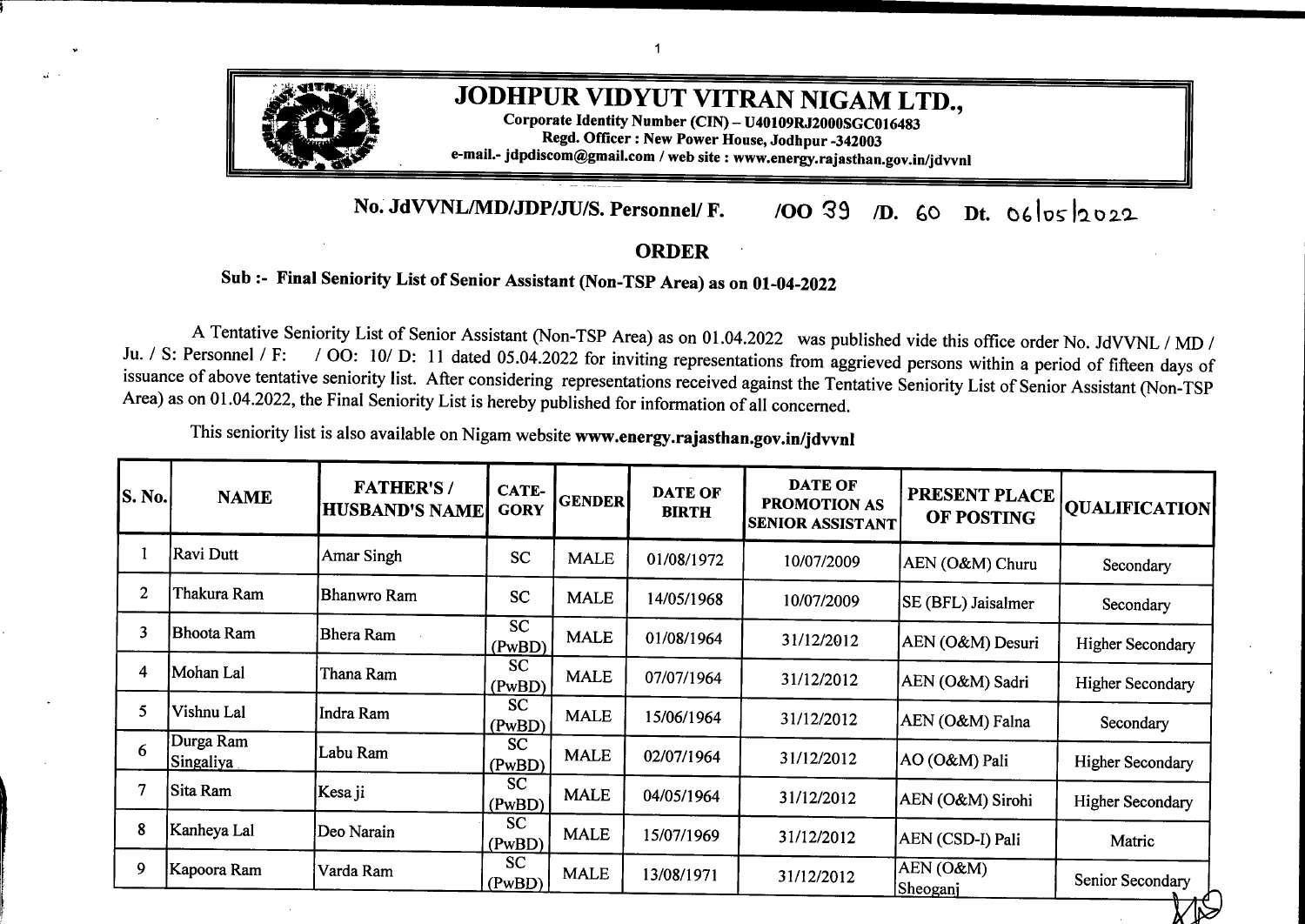| S. No. | <b>NAME</b>                  | <b>FATHER'S/</b><br><b>HUSBAND'S NAME</b> | CATE-<br><b>GORY</b> | <b>GENDER</b> | <b>DATE OF</b><br><b>BIRTH</b> | <b>DATE OF</b><br><b>PROMOTION AS</b><br><b>SENIOR ASSISTANT</b> | PRESENT PLACE<br>OF POSTING  | <b>QUALIFICATION</b> |
|--------|------------------------------|-------------------------------------------|----------------------|---------------|--------------------------------|------------------------------------------------------------------|------------------------------|----------------------|
| 105    | Jagdish Dan Charan           | Gordhan Dan                               | <b>OBC</b>           | <b>MALE</b>   | 21/10/1964                     | 27/07/2018                                                       | <b>ACOS Bikaner</b>          | <b>BA</b>            |
| 106    | Gopal Singh                  | <b>Govind Singh</b>                       | <b>GEN</b>           | <b>MALE</b>   | 27/07/1973                     | 27/07/2018                                                       | <b>AEN</b> (Rural) Churu     | <b>BA</b>            |
| 107    | Rakhi Bhatia                 | D.P. Bhatia                               | <b>GEN</b><br>(PwBD) | <b>FEMALE</b> | 05/08/1973                     | 27/07/2018                                                       | XEN (O&M)<br>Jaisalmer       | Secondary            |
| 108    | Gopal Chand Jat              | Arjun Ram                                 | <b>OBC</b>           | <b>MALE</b>   | 13/04/1974                     | 27/07/2018                                                       | SE (DC) Bikaner              | MA                   |
| 109    | Mukesh Kumar                 | Devendra Kumar                            | <b>GEN</b>           | <b>MALE</b>   | 10/03/1975                     | 27/07/2018                                                       | AEN (R) Jaisalmer            | <b>BA</b>            |
| 110    | Bhagwati                     | Kishan Dan                                | <b>OBC</b><br>(PwBD) | <b>FEMALE</b> | 07/12/1963                     | 27/07/2018                                                       | AEN (O&M) Sindhari           | Secondary            |
| 111    | Praveen Dave                 | Murlidhar Dave                            | <b>GEN</b>           | <b>MALE</b>   | 02/07/1970                     | 27/07/2018                                                       | PRO, Jodhpur                 | <b>B.COM</b>         |
| 112    | Pukh Raj Choudhary           | Gordhan Ram<br>Choudhary                  | OBC                  | <b>MALE</b>   | 09/07/1970                     | 27/07/2018                                                       | Secretary (Admn.)<br>Jodhpur | <b>B.COM</b>         |
| 113    | Rajendra Kumar               | Chhela Ram                                | <b>OBC</b>           | <b>MALE</b>   | 08/09/1976                     | 27/07/2018                                                       | AO(IA), Jodhpur              | <b>BA</b>            |
| 114    | Suresh Jangid                | Sukha Ram                                 | <b>GEN</b><br>(PwBD) | <b>MALE</b>   | 03/05/1974                     | 27/07/2018                                                       | AEN (O&M) Sheo               | Secondary            |
| 115    | Ashok Puri                   | Chiman Puri                               | <b>GEN</b>           | <b>MALE</b>   | 06/06/1966                     | 27/07/2018                                                       | AEN (O&M) Falna              | <b>B.COM</b>         |
| 116    | Santosh Kanwar               | <b>Awtar Singh</b>                        | <b>GEN</b>           | <b>MALE</b>   | 12/11/1972                     | 27/07/2018                                                       | AEN (O&M)<br>Pilibanga       | Secondary            |
| 117    | Amit Kaushik                 | Mahender Kaushik                          | <b>GEN</b>           | <b>MALE</b>   | 27/04/1974                     | 27/07/2018                                                       | $AEN(C-I)$<br>Srignagangar   | <b>BA</b>            |
| 118    | Satish Sharma                | Ram Kishan<br>$\bar{\phantom{a}}$         | <b>GEN</b><br>(PwBD) | <b>MALE</b>   | 13/06/1973                     | 27/07/2018 -                                                     | XEN (DD-II) Bikaner          | <b>B.COM</b>         |
| 119    | Rajeshwari Sharma            | Suresh Kumar                              | <b>GEN</b>           | <b>FEMALE</b> | 15/07/1963                     | 27/07/2018                                                       | XEN (M&P-I) Bikaner          | Secondary            |
| 120    | Madhu Bhatnagar              | <b>Ashok Kumar</b><br>Bhatnagar           | <b>GEN</b>           | <b>FEMALE</b> | 01/01/1966                     | 27/07/2018                                                       | AEN (MT) Bikaner             | <b>BA</b>            |
| 121    | Sanjay Kumar Deora Mohan Lal |                                           | <b>GEN</b>           | <b>MALE</b>   | 22/07/1975                     | 27/07/2018                                                       | XEN (DD-I) Bikaner           | <b>BA</b>            |
| 122    | Yogita Sharma                | Yogesh Sharma                             | <b>GEN</b>           | <b>FEMALE</b> | 22/08/1981                     | 27/07/2018                                                       | XEN (O&M)<br>Hanumangarh     | MA                   |
| 123    | Mahendra Singh               | Shakti Singh                              | <b>GEN</b>           | <b>MALE</b>   | 14/04/1978                     | 27/07/2018                                                       | TA to MD Jaipur              | <b>BA</b>            |
|        |                              |                                           |                      |               |                                |                                                                  |                              |                      |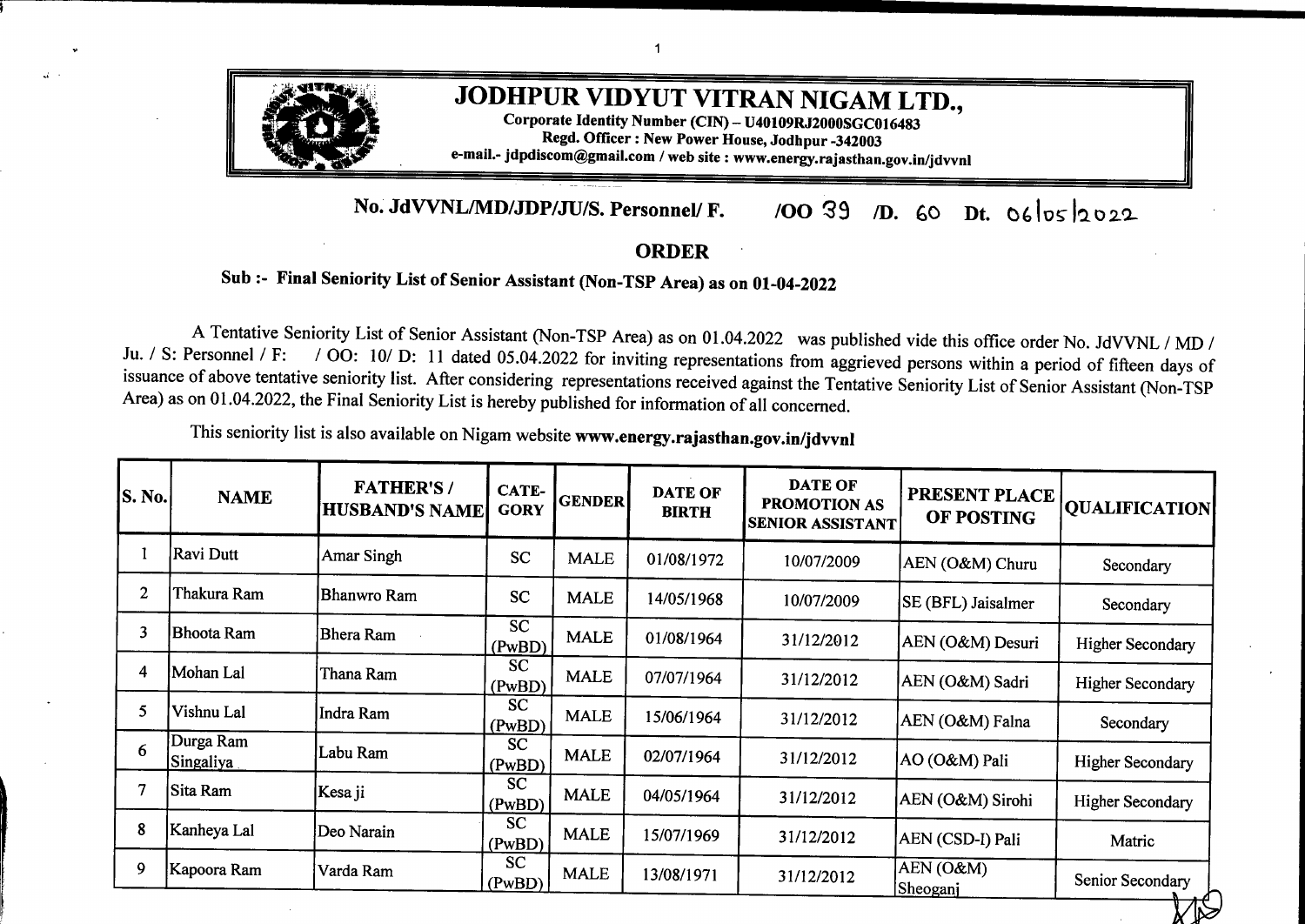| S. No. | <b>NAME</b>             | <b>FATHER'S/</b><br><b>HUSBAND'S NAME</b> | CATE-<br><b>GORY</b> | <b>GENDER</b> | <b>DATE OF</b><br><b>BIRTH</b> | <b>DATE OF</b><br><b>PROMOTION AS</b><br>SENIOR ASSISTANT | PRESENT PLACE<br>OF POSTING       | <b>QUALIFICATION</b> |
|--------|-------------------------|-------------------------------------------|----------------------|---------------|--------------------------------|-----------------------------------------------------------|-----------------------------------|----------------------|
| 124    | Ramesh Chandra          | Shiv Kumar                                | <b>GEN</b>           | <b>MALE</b>   | 22/12/1975                     | 27/07/2018                                                | $SE(0\&M)$<br>Sriganganagar       | <b>MBA</b>           |
| 125    | Gaja Ram                | Mukana Ram                                | <b>OBC</b><br>(PwBD) | <b>MALE</b>   | 01/06/1972                     | 27/07/2018                                                | AEN (O&M) Bhiyad                  | Sr. Sec.             |
| 126    | Prem Sethiya            | <b>Bansi Dhar</b>                         | <b>GEN</b><br>(PwBD) | <b>MALE</b>   | 01/01/1973                     | 27/07/2018                                                | AEN (CSD-I) Barmer                | Sr. Sec.             |
| 127    | Ramesh Giri             | Paman Giri                                | <b>GEN</b><br>(PwBD) | <b>MALE</b>   | 10/07/1973                     | 27/07/2018                                                | AEN (CSD-I) Barmer                | Sr. Sec.             |
| 128    | Jitendra Kumar          | Dhanush Kumar                             | <b>GEN</b><br>(PwBD) | <b>MALE</b>   | 27/09/1974                     | 27/07/2018                                                | ZCE (BMR Zone)<br>Barmer          | MA, PGDLL            |
| 129    | Rana Ram                | Raju Ram                                  | <b>OBC</b><br>(PwBD) | <b>MALE</b>   | 06/07/1974                     | 27/07/2018                                                | XEN (O&M) Barmer                  | MA                   |
| 130    | Maga Ram                | Ishra Ram                                 | <b>OBC</b><br>(PwBD) | <b>MALE</b>   | 20/04/1974                     | 27/07/2018                                                | AEN (O&M) Baytoo                  | Sr. Sec.             |
| 131    | Himmat Singh            | <b>Anand Singh</b>                        | <b>GEN</b>           | <b>MALE</b>   | 30/06/1972                     | 27/07/2018                                                | AEN (O&M) Baori                   | MA                   |
| 132    | Kishan Kumar<br>Ranga   | Kishori Lal                               | <b>GEN</b>           | <b>MALE</b>   | 04/08/1970                     | 27/07/2018                                                | ZCE (BZ) Bikaner                  | <b>BA</b>            |
| 133    | Puspa Sen               | Satya Narain                              | <b>OBC</b>           | <b>FEMALE</b> | 21/11/1965                     | 27/07/2018                                                | AEN (CSD-A-II)<br>Jodhpur         | Secondary            |
| 134    | Suresh Kumar<br>Sharma  | Prabhu Dayal                              | <b>GEN</b>           | <b>MALE</b>   | 01/09/1962                     | 27/07/2018                                                | <b>ACOS Ratangarh</b>             | <b>B.COM</b>         |
| 135    | Sachin Mathur           | <b>Ramesh Chand Mathur</b>                | <b>GEN</b>           | <b>MALE</b>   | 01/12/1980                     | 27/07/2018                                                | AEN (O&M)<br>Sujangarh            | M.COM, MBA           |
| 136    | Rajesh Kumar<br>Sharma  | <b>Bhanwar</b> Lal                        | <b>GEN</b>           | <b>MALE</b>   | 01/07/1979                     | 27/07/2018                                                | AEN (CSD-B-IV)<br>Jodhpur         | <b>BA</b>            |
| 137    | Mahendra Singh          | Jeevan Singh                              | OBC                  | <b>MALE</b>   | 13/05/1977                     | 27/07/2018                                                | AEN (O&M) Falna                   | <b>BA</b>            |
| 138    | Narendra Kumar          | Mangi Lal Nai                             | OBC                  | <b>MALE</b>   | 01/07/1971                     | 27/07/2018                                                | <b>AEN</b> (Rural)<br>Sardarsahar | MA                   |
| 139    | Rajesh Kumar<br>Srimali | Chhotu Lal                                | <b>GEN</b>           | <b>MALE</b>   | 08/08/1974                     | 27/07/2018                                                | ZCE (BZ) Bikaner                  | <b>BA</b>            |
| 140    | Goverdhan Singh         | Panne Singh                               | <b>GEN</b>           | <b>MALE</b>   | 21/05/1976                     | 27/07/2018                                                | <b>SE (DC) Bikaner</b>            | MA                   |
| 141    | Rajender Kumar          | Bihari Lal                                | <b>GEN</b><br>(PwBD) | <b>MALE</b>   | 10/10/1968                     | 27/07/2018                                                | XEN (O&M)<br>Suratgarh            | <b>MBA</b>           |
| 142    | Narander Kumar          | Gauri Shankar                             | <b>GEN</b><br>(PwBD) | <b>MALE</b>   | 01/07/1977                     | 27/07/2018                                                | $SE(0\&M)$<br>Sriganganagar       | <b>B.COM</b>         |

 $\langle \cdot, \cdot \rangle$ 

 $\cdot$ 

 $\mathcal{A}$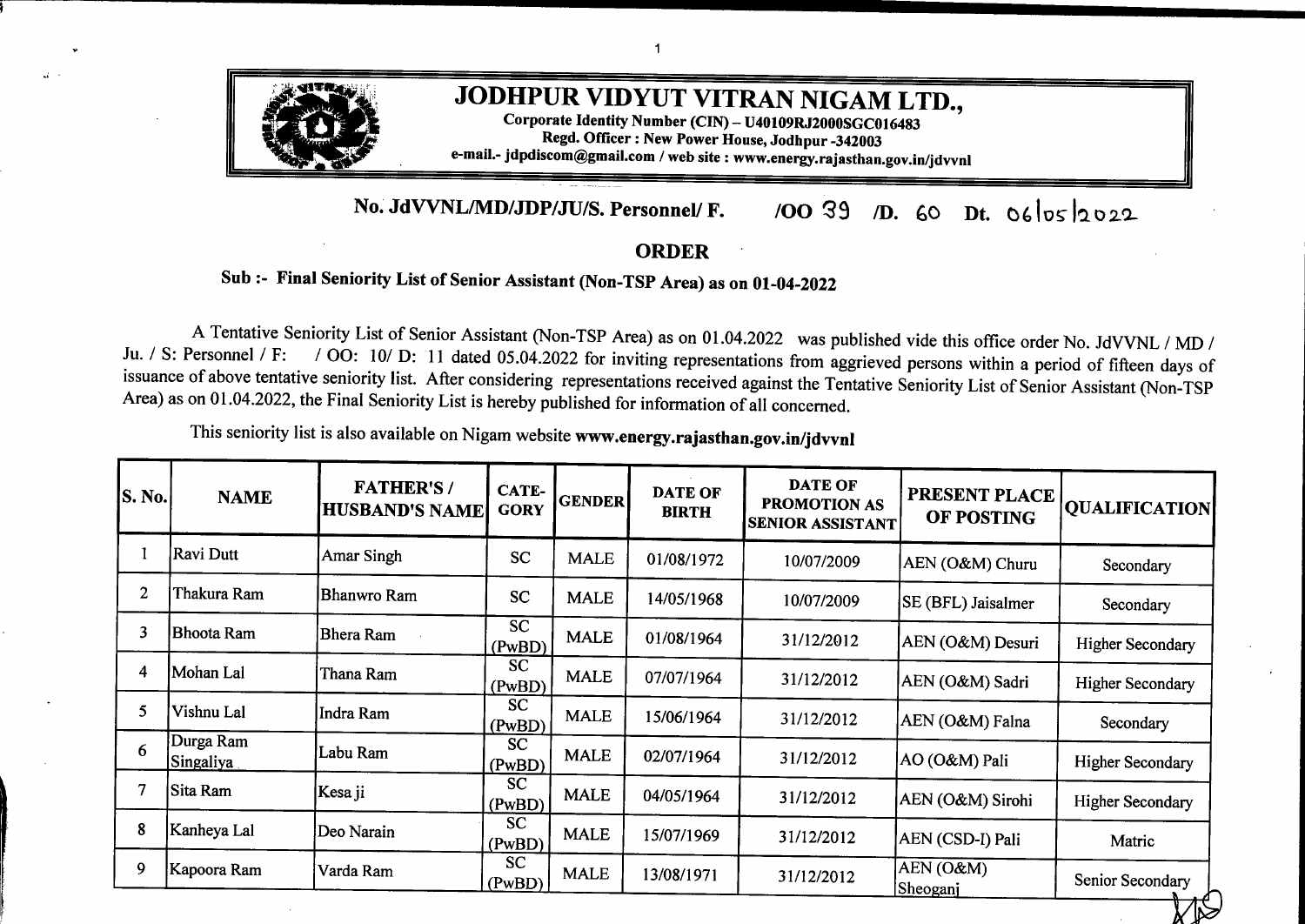| S. No. | <b>NAME</b>                          | <b>FATHER'S/</b><br><b>HUSBAND'S NAME</b> | CATE-<br><b>GORY</b> | <b>GENDER</b> | <b>DATE OF</b><br><b>BIRTH</b> | <b>DATE OF</b><br><b>PROMOTION AS</b><br><b>SENIOR ASSISTANT</b> | PRESENT PLACE<br>OF POSTING   | <b>QUALIFICATION</b> |
|--------|--------------------------------------|-------------------------------------------|----------------------|---------------|--------------------------------|------------------------------------------------------------------|-------------------------------|----------------------|
| 143    | Rajender Kumar                       | Manful Ram                                | <b>OBC</b><br>(PwBD) | <b>MALE</b>   | 15/06/1976                     | 27/07/2018                                                       | AEN (O&M)<br>Gharsana         | Sr. Sec.             |
| 144    | Mukhvinder Singh                     | Tarsem Singh                              | <b>GEN</b><br>(PwBD) | <b>MALE</b>   | 19/01/1977                     | 27/07/2018                                                       | AEN (O&M)<br>Srikaranpur      | Sr. Sec.             |
| 145    | Rajender Kumar                       | Chunni Ram                                | <b>GEN</b><br>(PwBD) | <b>MALE</b>   | 02/01/1979                     | 27/07/2018                                                       | AEN (O&M) Lalgarh<br>Jattan   | <b>BA</b>            |
| 146    | Vinod Kumar Pareek Om Prakash Pareek |                                           | <b>GEN</b><br>(PwBD) | <b>MALE</b>   | 22/07/1972                     | 27/07/2018                                                       | AEN (M&P-II)<br>Sriganganagar | <b>B.Sc</b>          |
| 147    | Naresh Garg                          | Banarshi Dass                             | <b>GEN</b><br>(PwBD) | <b>MALE</b>   | 01/12/1972                     | 27/07/2018                                                       | AEN (O&M)<br>Sadulsahar       | MA                   |
| 148    | <b>Bansi</b> Lal                     | Shab Ram                                  | <b>OBC</b><br>(PwBD) | <b>MALE</b>   | 10/04/1977                     | 27/07/2018                                                       | $AEN (C-I)$<br>Srignagangar   | <b>BA</b>            |
| 149    | Umaid Singh Soda                     | Jagdish Singh Soda                        | <b>GEN</b>           | <b>MALE</b>   | 26/01/1977                     | 27/07/2018                                                       | DS (Pension) Jodhpur          | <b>BA</b>            |
| 150    | Manoj Purohit                        | Udairaj Purohit                           | <b>GEN</b>           | <b>MALE</b>   | 12/12/1977                     | 27/07/2018                                                       | Secretary (Admn.)<br>Jodhpur  | MA, DCLL             |
| 151    | <b>Blor Singh</b>                    | <b>Mangal Singh</b>                       | <b>OBC</b><br>(PwBD) | <b>MALE</b>   | 02/05/1969                     | 27/07/2018                                                       | $AEN (C-I)$<br>Srignagangar   | MA, BED              |
| 152    | <b>Amreek Singh</b>                  | <b>Bishan Singh</b>                       | <b>GEN</b><br>(PwBD) | <b>MALE</b>   | 10/12/1977                     | 27/07/2018                                                       | AEN (O&M)<br>Gharsana         | <b>BA-II Year</b>    |
| 153    | Manoj Kumar                          | Shiv Kumar                                | <b>SC</b>            | <b>MALE</b>   | 07/03/1979                     | 27/07/2018                                                       | AEN (O&M)<br>Srivijaynagar    | <b>BA</b>            |
| 154    | Sankala Ram                          | Aala Ram                                  | <b>SC</b>            | <b>MALE</b>   | 15/10/1977                     | 27/07/2018                                                       | AEN (O&M) Reodar              | <b>BA</b>            |
| 155    | Jitendra Chouhan                     | Champa Lal                                | <b>SC</b>            | <b>MALE</b>   | 11/07/1985                     | 27/07/2018                                                       | AEN (O&M) Bilara              | <b>BA</b>            |
|        |                                      |                                           |                      |               |                                |                                                                  |                               |                      |

 $\ddot{\bullet}$ 

 $\sim$ 

 $\ddot{\phantom{a}}$